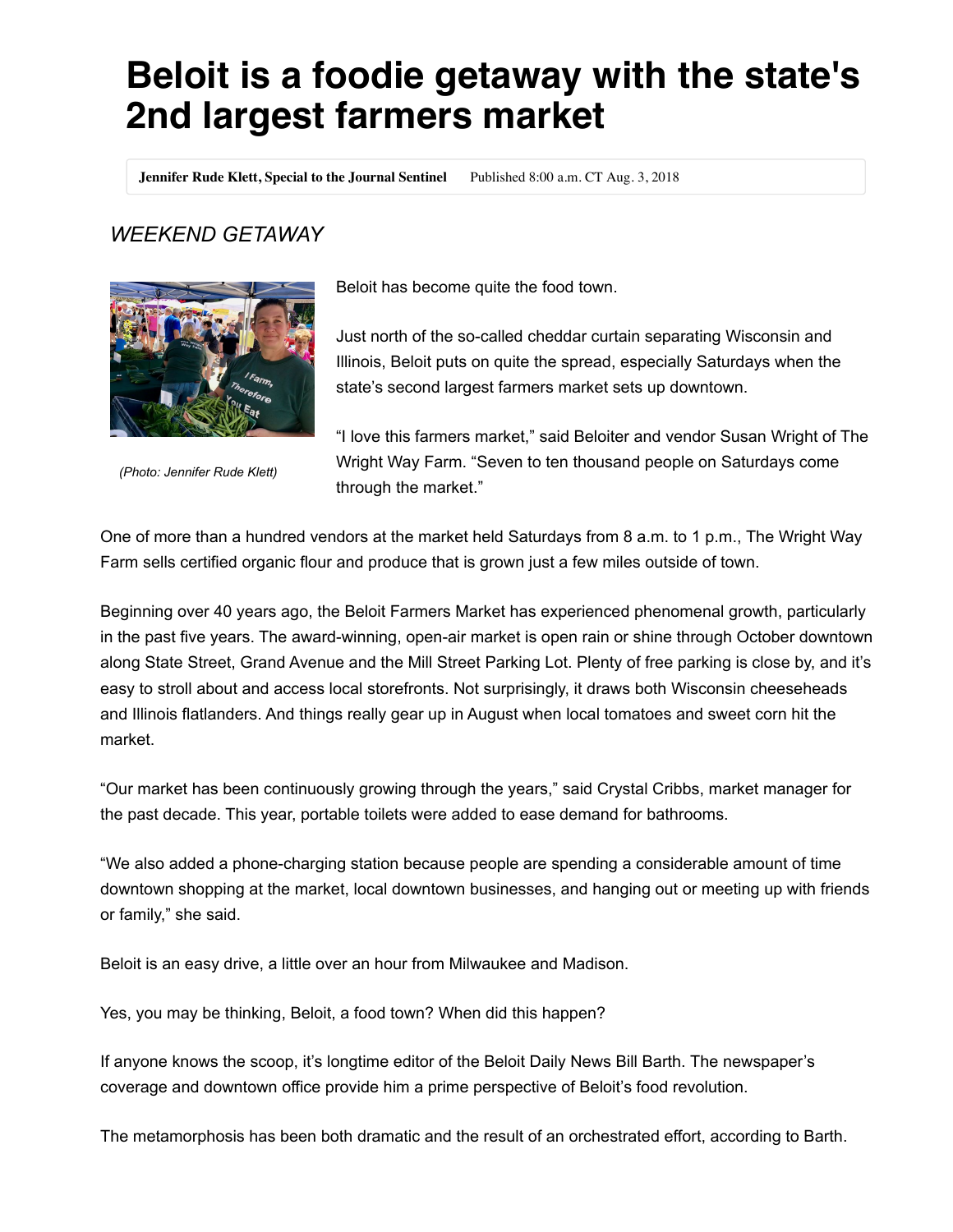"In a relatively brief period of time Beloit has moved from a threatened, decaying place to a state and regional example of what committed private investors, in partnership with the public sector, can achieve," he said.

Wright said Diane Hendricks, local resident and chairman of Hendricks Commercial Properties, deserves credit for the turnaround.

"She has been important in the revitalization of downtown Beloit," Wright said.

Barth agreed Hendricks is a key player, but stressed that it's been a team effort.

"Without a doubt, Beloit has been exceedingly fortunate to be the beneficiary of a generous billionaire's commitment to the community she loves. Still, it's important to note the resurgence in Beloit has been fueled by the active participation and investment of a very large cast. One success builds upon others, and creates its own momentum," he explained.

One of Hendricks' ventures is Lucy's #7 Burger Bar, something not to miss.



**The popular Mac & Cheese burger with cheddar, bacon and grilled macaroni is the featured burger of the month in August at Lucy's #7 Burger Bar in Beloit.**  *(Photo: Peer Canvas Photography)*

Lucy's #7 is destination eating. It's named after local farm girl Lucy Winslow, who became a nurse, singer and pin-up girl during World War II. Later she farmed, cooked and opened a restaurant featuring, not surprisingly, burgers and other American comfort food made with fresh farm ingredients.

Choose from 10 burger options to savor with Wisconsin craft brews, specialty drinks, wine or malts. Barth usually orders the Cheddar, Bacon, BBQ burger for \$10.95. You can't go wrong with any selection.

Other downtown food favorites?